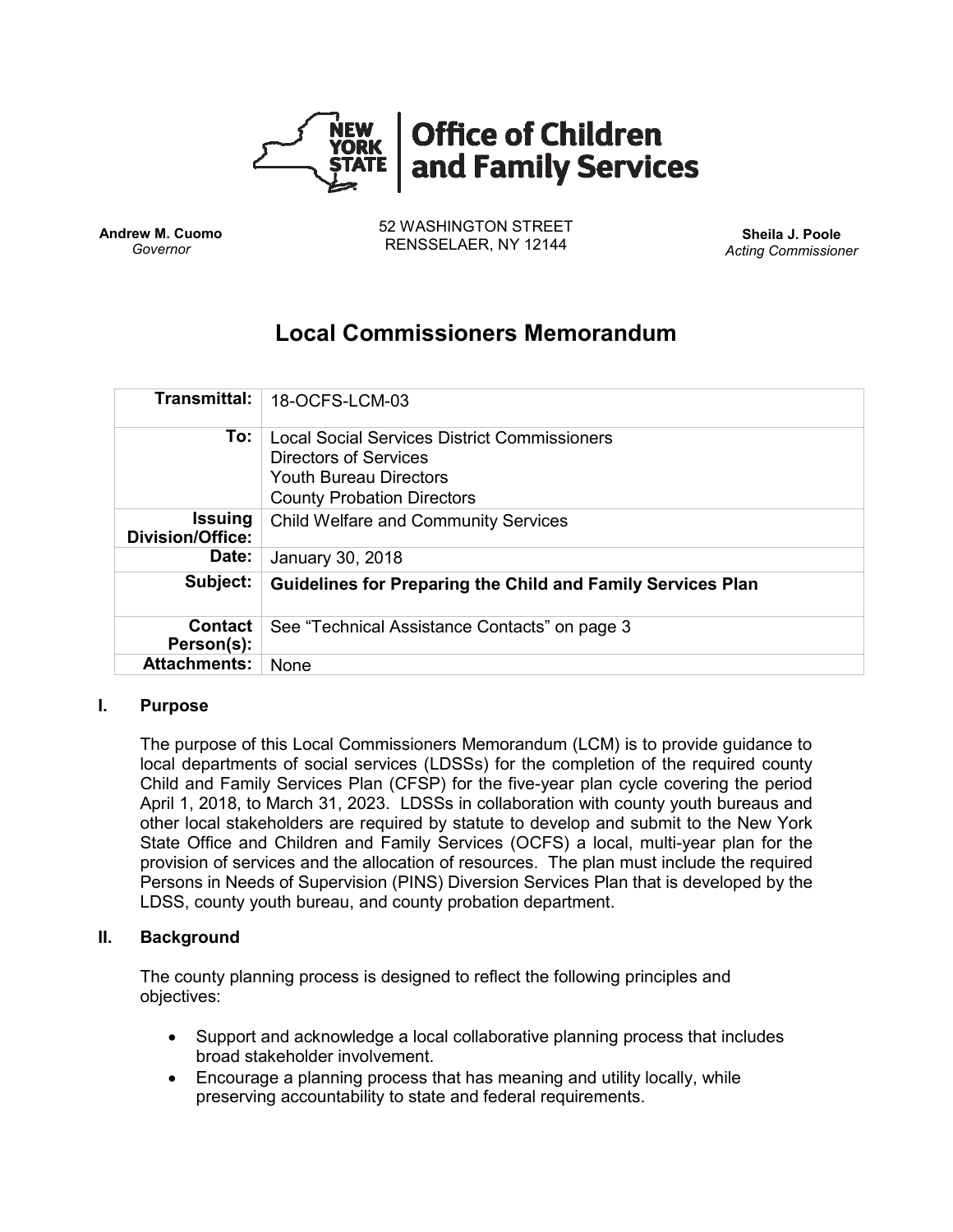- Support a process that focuses on outcomes for children, youth, families, adults, and communities.
- Support the important respective administrative roles and responsibilities of county youth bureaus and LDSSs.
- Streamline and improve the design of the plan.

In 2016, New York State participated in the federal Child and Family Services Review (CFSR), and New York State's performance was identified as below the national average on six of the seven safety and permanency indicators. The on-site review portion of the 2016 New York State CFSR identified several areas in need of improvement. Therefore, the federal Children's Bureau required OCFS to submit a CFSR Program Improvement Plan (PIP) that includes strategies and measurable indicators designed to improve outcomes.

Throughout 2017, OCFS provided LDSSs support and guidance to fully engage in a datadriven needs assessment process, including the development of targeted strategies designed to positively impact key safety and permanency outcomes set forth in the federal CFSR. The resulting CFSP will serve as each LDSS's PIP.

## **III. Program Implications**

#### Submission Process

The April 1, 2018, to March 31, 2023, CFSP is comprised of the following sections:

- I. Certification Requirements
	- o Signature Page/Attestation
	- o Public Hearing Requirements
	- o MOU Between District Attorney's Office and Child Protective Services (CPS)
- II. Strategic Component
	- o LDSS Overview: Mission, Demographics, Success/Achievements, Financial Process, Relationship Between LDSS Outcomes and Title IV-B Federal Goals
	- o Welfare of Children and Youth
		- Safety/Prevention
		- Permanency/Prevention
		- Youth and Young Adult
	- o Juvenile Justice
		- **PINS Diversion Services**
	- o Adult Services
- III. Technical Component
	- o Child Care
	- o Non-Residential Domestic Violence Services
- IV. Appendix F
	- o Title XX Program Services Matrix